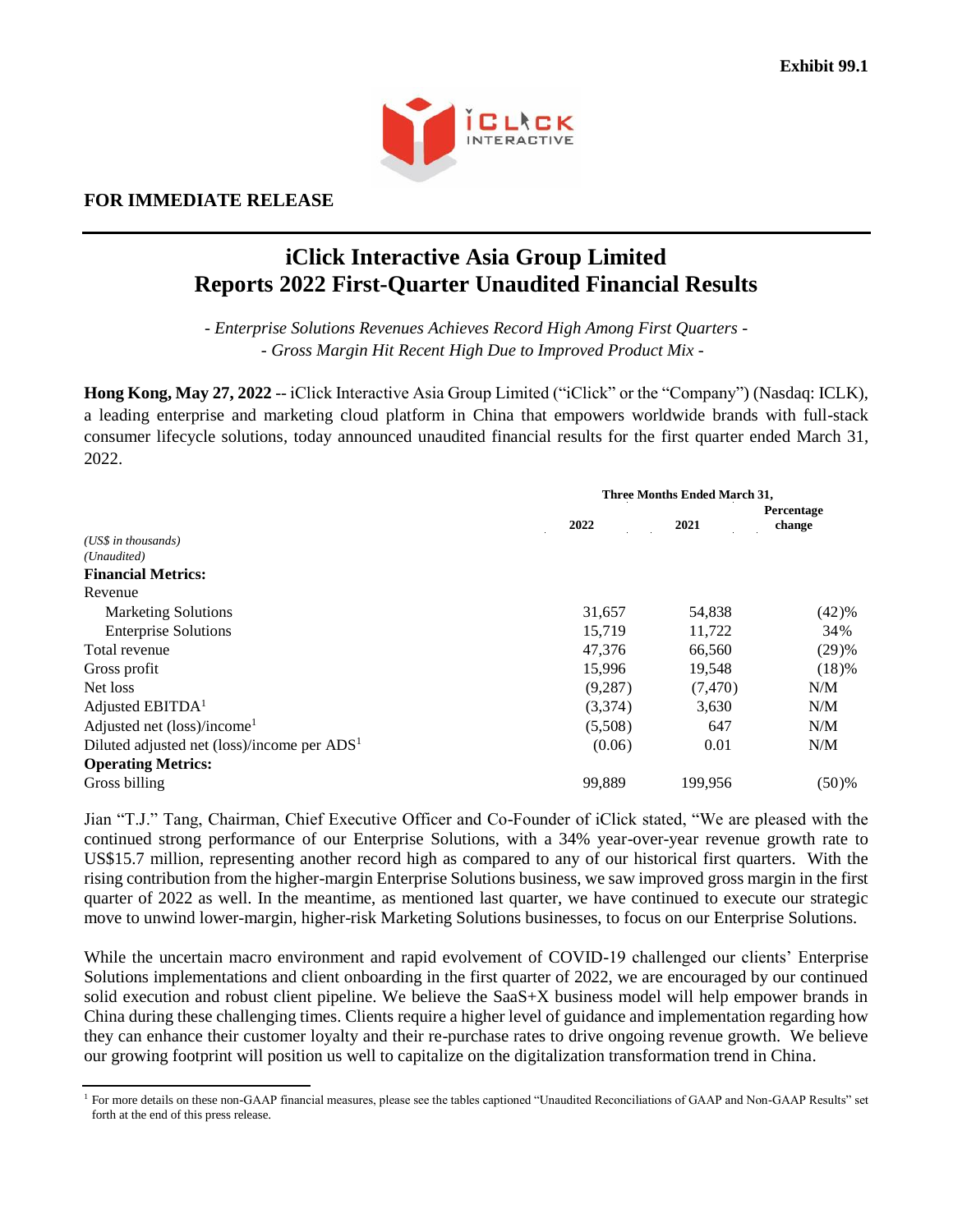In addition to the weak macro environment and rapid evolvement of COVID-19, tightened government regulations targeting certain industries within which our clients operate have led to a broad-based advertising market slowdown in China which adversely impacted our Marketing Solutions business. We will continue to implement our strategic shift away from Marketing Solutions to focus on Enterprise Solutions to best leverage our resource and navigate through these challenges."

### **First Quarter 2022 Results:**

**Revenue** for the first quarter of 2022 was US\$47.4 million, compared with US\$66.6 million for the first quarter of 2021, mainly due to the decrease in revenue from Marketing Solutions, which was partially offset by the increase in revenue from Enterprise Solutions.

*Revenue from Marketing Solutions* declined to US\$31.7 million for the first quarter of 2022, compared with US\$54.8 million for the first quarter of 2021, primarily because we strategically reduced lower margin and higher risk businesses within the Marketing Solutions segment while turned to focus on Enterprise Solutions business, which we believe has higher growth potential. The decline in revenue from Marketing Solutions was also due to the tightened regulation targeting certain industries in which our clients operate, which led to a broad-based advertising market slowdown in China.

*Revenue from Enterprise Solutions* grew to US\$15.7 million for the first quarter of 2022, up approximately 34% from US\$11.7 million for the first quarter of 2021, primarily due to the increasing need for online and offline consumer behavior data integration and digital transformation.

**Gross profit** for the first quarter of 2022 was US\$16.0 million, compared with US\$19.5 million for the first quarter of 2021, mainly due to the decline in Marketing Solutions segment, which was partially offset by the growth from Enterprise Solutions segment. Gross profit margin was improved to 33.8% for the first quarter of 2022 from 29.4% for the first quarter of 2021, primarily as a result of our resource allocation to and rising contribution from the higher-margin Enterprise Solutions business.

**Total operating expenses** remained relatively flat at US\$25.6 million for the first quarter of 2022, compared with US\$25.9 million for the first quarter of 2021.

**Operating loss** for the first quarter of 2022 was US\$9.6 million, compared with US\$6.4 million for the first quarter of 2021, as a result of the decrease in gross profit.

**Net loss** totalled US\$9.3 million for the first quarter of 2022, compared with US\$7.5 million for the first quarter of 2021, primarily due to the decrease in gross profit.

Net loss attributable to the Company's shareholders per basic and diluted ADS for the first quarter of 2022 was US\$0.09, compared with a net loss per basic and diluted ADS of US\$0.08 for the first quarter of 2021.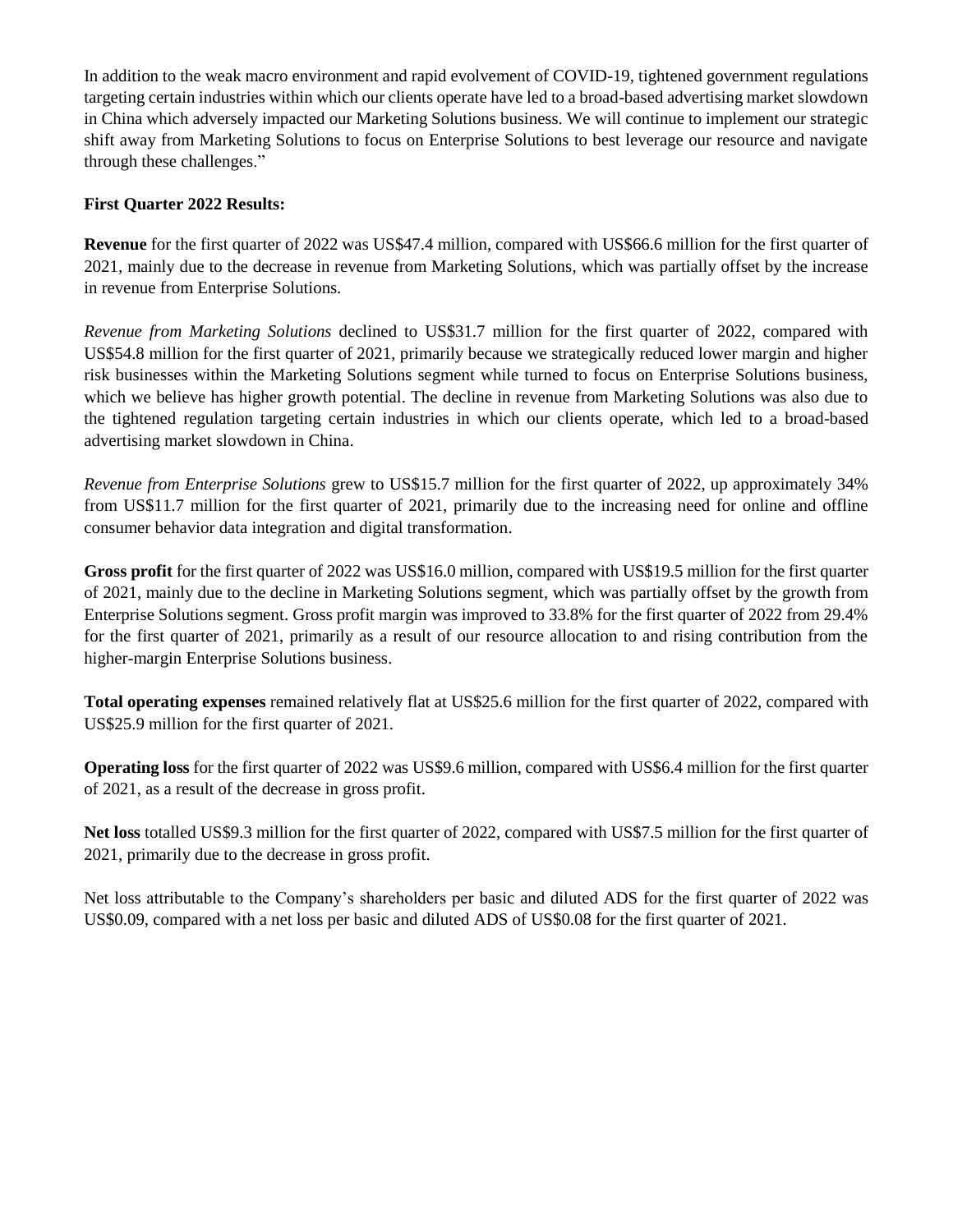**Adjusted EBITDA** for the first quarter of 2022 was a loss of US\$3.4 million, compared with earnings of US\$3.6 million for the first quarter of 2021. For a reconciliation of the Company's adjusted EBITDA from net loss, its most comparable GAAP measure, please refer to "Unaudited Reconciliations of GAAP and Non-GAAP Results."

**Adjusted net loss** for the first quarter of 2022 was US\$5.5 million, compared with an adjusted net income of US\$0.6 million in the first quarter of 2021. For a reconciliation of the Company's adjusted net (loss)/income from net loss, its most comparable GAAP measure, please refer to "Unaudited Reconciliations of GAAP and Non-GAAP Results."

**Gross billing**<sup>2</sup> was US\$99.9 million for the first quarter of 2022, compared with US\$200.0 million for the first quarter of 2021, primarily as a result of the decline in gross billing from Marketing Solutions segment, which was partially offset by the increase in gross billing from Enterprise Solutions segment.

As of March 31, 2022, the Company had cash and cash equivalents, time deposits and restricted cash of US\$91.0 million, compared with US\$88.7 million as of December 31, 2021.

### **Share Repurchase Program**

On December 22, 2021, the Company announced a share repurchase program in which it may purchase its own ADSs with an aggregate value of up to US\$20.0 million from January 1, 2022 to December 31, 2022. As of March 31, 2022, the aggregate value of purchased shares was approximately US\$4.2 million.

#### **Withdrawal of Full Year 2022 Outlook**

In view of episodic resurgences of the COVID-19 pandemic since the first quarter of 2022 and various disease control measures implemented by the government in various regions in China including Beijing and Shanghai, substantial uncertainties remain around the macroeconomic conditions and client demand, which have and will continue to materially affect our client on-boarding and solution implementation. Relaxation of restrictions on economic and social life may lead to new cases, which may lead to the re-imposition of restrictions. As a result, the duration of COVID-19's disruption on our business and the resulting financial and operational impact on us cannot be reasonably estimated at this time. The extent to which the COVID-19 pandemic may further impact our business and financial performance will depend on future developments, which are highly uncertain and largely beyond our control. Given the evolving nature of the COVID-19 pandemic and disease control measures implemented by government, currently we are unable to forecast with reasonable accuracy the full duration, magnitude, and pace of recovery across our markets. Therefore, we are withdrawing our financial guidance for full year 2022 announced in our previous earnings release on March 24, 2022. We will continue to closely monitor the impact of the pandemic on our operations and financial results, and provide an update when there is improved visibility.

<sup>&</sup>lt;sup>2</sup> Gross billing is defined as the aggregate dollar amount that clients pay the Company after deducting rebates paid and discounts given to.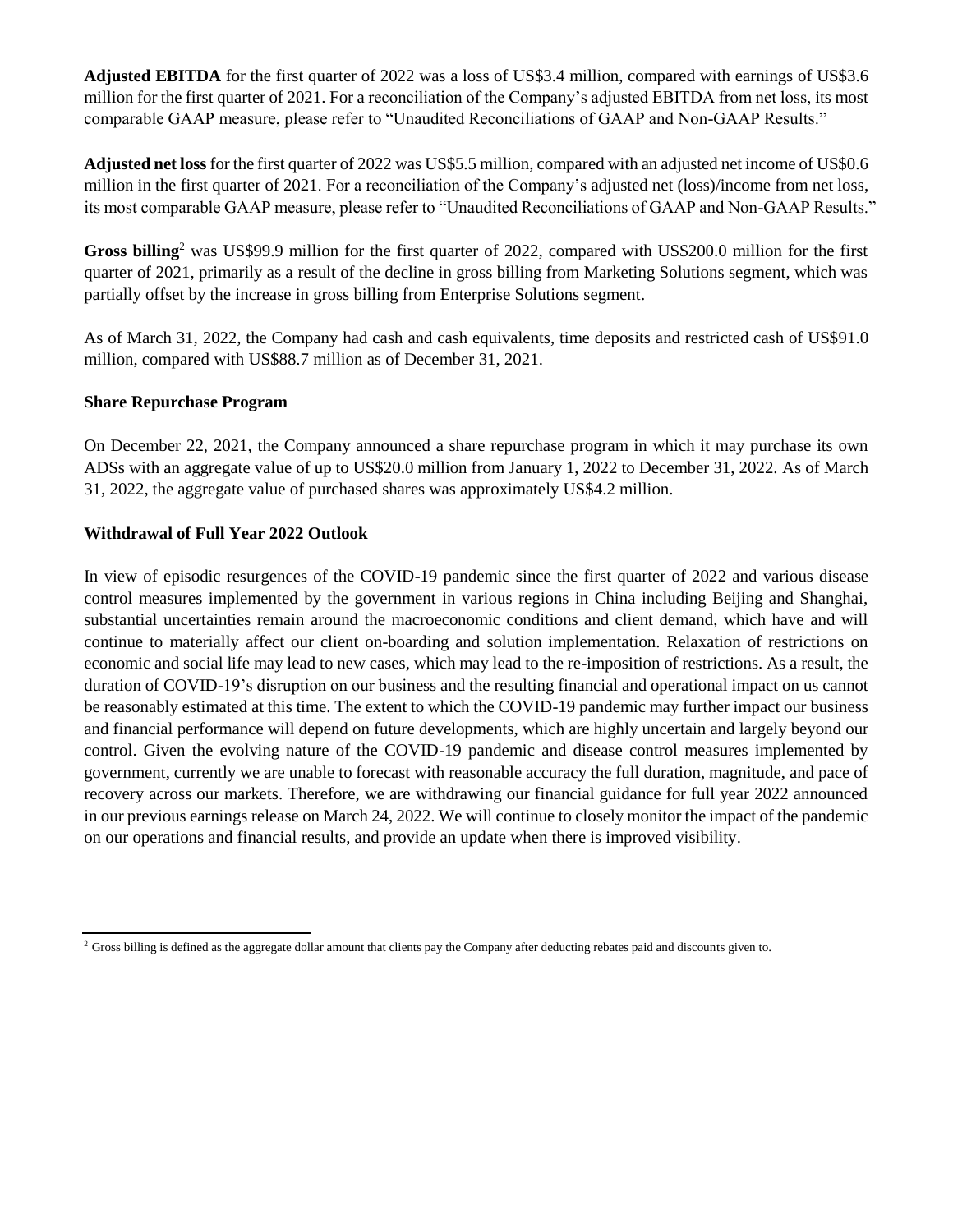# **Conference Call**

The Company will host an earnings conference call at 8:00 AM U.S. Eastern Time on May 27, 2022 (8:00 PM Beijing/Hong Kong time on May 27, 2022). Participants may join the call through either of the below methods:

### 1. **Dial-in to the conference call**:

Participants are asked to pre-register for the call via the following link:

http://apac.directeventreg.com/registration/event/6989634

Upon registering, participants will be provided with participant dial-in numbers, Direct Event passcode and unique registrant ID.

#### 2. **Webcast**:

Participants may also join a live and archived webcast of the call through the below link:

#### <https://ir.i-click.com/news-events/presentations>

A live and archived webcast of the conference call will be available on iClick's investor relations website at [https://ir.i-click.com.](https://ir.i-click.com/)

A webcast replay of the call will be available approximately two hours after the end of the call through May 27, 2023. The webcast replay can be accessed through the above link.

### **About iClick Interactive Asia Group Limited**

Founded in 2009, iClick Interactive Asia Group Limited (NASDAQ: ICLK) is a leading enterprise and marketing cloud platform in China. iClick's mission is to empower worldwide brands to unlock the enormous market potential of smart retail. With its leading proprietary technologies, iClick's full suite of data-driven solutions helps brands drive significant business growth and profitability throughout the full consumer lifecycle. Headquartered in Hong Kong, iClick currently operates in eleven locations across Asia and Europe. For more information, please visit [https://ir.i-click.com.](https://ir.i-click.com/)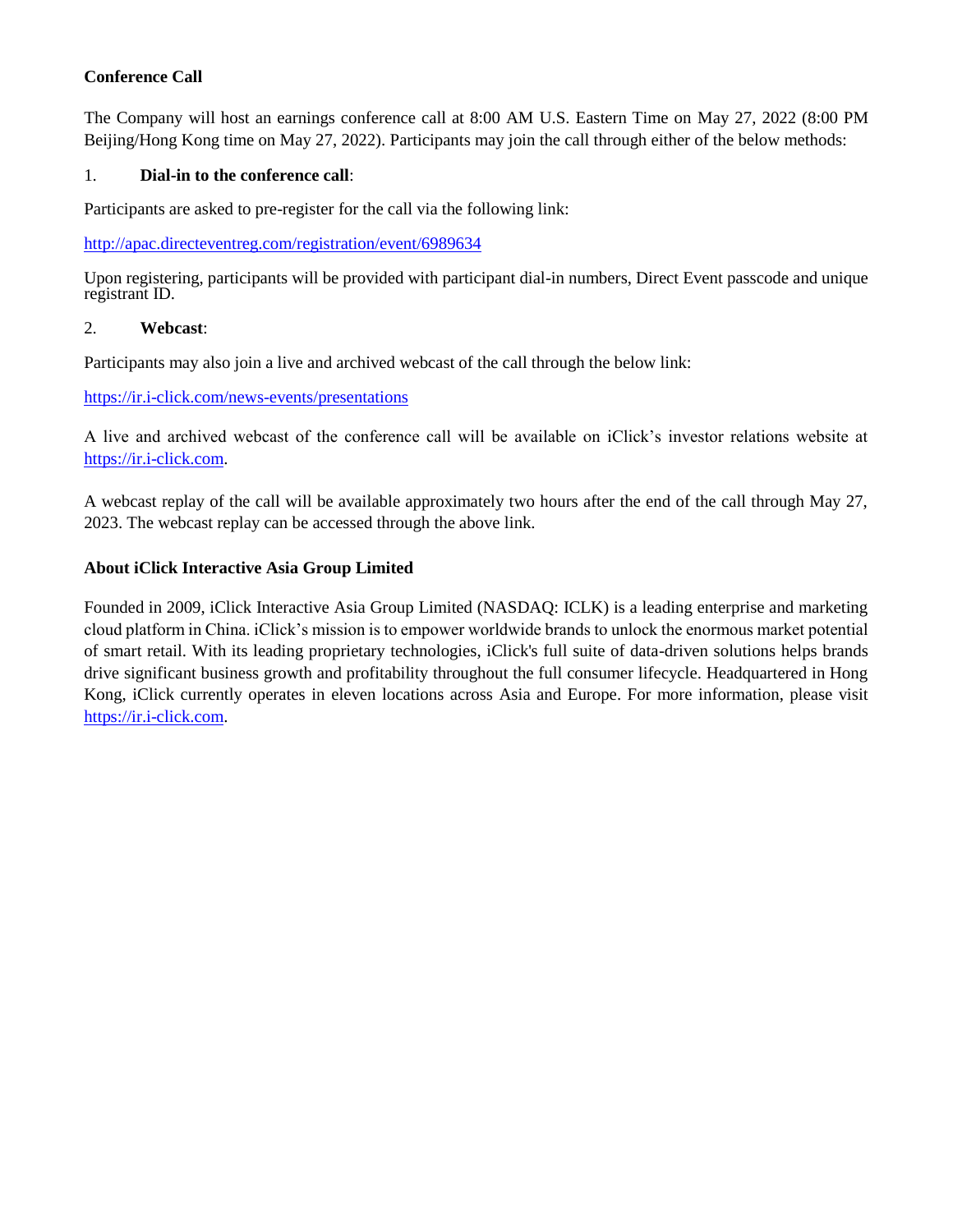#### **Non-GAAP Financial Measures**

The Company uses adjusted EBITDA, adjusted net (loss)/income, and diluted adjusted net (loss)/income per ADS, each a non-GAAP financial measure, in evaluating the Company's operating results and for financial and operational decision-making purposes. The Company believes that adjusted EBITDA, adjusted net (loss)/income, and diluted adjusted net (loss)/income per ADS help identify underlying trends in the Company's business that could otherwise be distorted by the effect of the expenses and gains that the Company includes in net loss. The Company believes that adjusted EBITDA and adjusted net (loss)/income provide useful information about the Company's operating results, enhance the overall understanding of the Company's past performance and future prospects and allow for greater visibility with respect to key metrics used by the Company's management in its financial and operational decision-making.

Adjusted EBITDA, adjusted net (loss)/income, and diluted adjusted net (loss)/income per ADS should not be considered in isolation or construed as an alternative to net loss or any other measure of performance or as an indicator of the Company's operating performance. Investors are encouraged to review the historical non-GAAP financial measures to the most directly comparable GAAP measures. Adjusted EBITDA, adjusted net (loss)/income, and diluted adjusted net (loss)/income per ADS presented here may not be comparable to similarly titled measures presented by other companies. Other companies may calculate similarly titled measures differently, limiting their usefulness as comparative measures to the Company's data. The Company encourages investors and others to review the Company's financial information in its entirety and not rely on a single financial measure.

For more information on these non-GAAP financial measures, please see the table captioned "Unaudited Reconciliations of GAAP and Non-GAAP results" set forth at the end of this press release.

These non-GAAP financial measures were presented with the most directly comparable GAAP financial measures together for facilitating a more comprehensive understanding of operating performance between periods.

# **Safe Harbor Statement**

This announcement contains forward-looking statements, including those related to the Company's business strategies, operations and financial performance. These statements constitute "forward-looking" statements within the meaning of Section 21E of the Securities Exchange Act of 1934, as amended, and as defined in the U.S. Private Securities Litigation Reform Act of 1995. These forward-looking statements can be identified by terminology such as "will," "expects," "anticipates," "future," "intends," "plans," "believes," "estimates," "confident" and similar statements. Such statements are based upon management's current expectations and current market and operating conditions and relate to events that involve known or unknown risks, uncertainties and other factors, all of which are difficult to predict and many of which are beyond the Company's control. Forward-looking statements involve inherent risks and uncertainties. A number of factors could cause actual results to differ materially from those contained in any forward-looking statement, including but not limited to the following: the Company's fluctuations in growth; its success in its strategic shift away from Marketing Solutions to focus on Enterprise Solutions; its success in implementing its SaaS + X business model; its success in structuring a CRM  $\&$  Marketing Cloud platform; relative percentage of its gross billing recognized as revenue under the gross and net models; its ability to retain existing clients or attract new ones; its ability to retain content distribution channels and negotiate favourable contractual terms; market competition; market acceptance of online marketing technology solutions and enterprise solutions; effectiveness of its algorithms and data engines; its ability to collect and use data from various sources; ability to integrate and realize synergies from acquisitions, investments or strategic partnership; the duration of the COVID-19 outbreak and its potential impact on the Company's business and financial performance; fluctuations in foreign exchange rates; general economic conditions in China and other jurisdictions where the Company operates; and the regulatory landscape in China and other jurisdictions where the Company operates. Further information regarding these and other risks is included in the Company's annual report on Form 20-F and other filings with the SEC. All information provided in this press release and in the attachments is as of the date of this press release, and the Company undertakes no obligation to update any forward-looking statement, except as required under applicable law.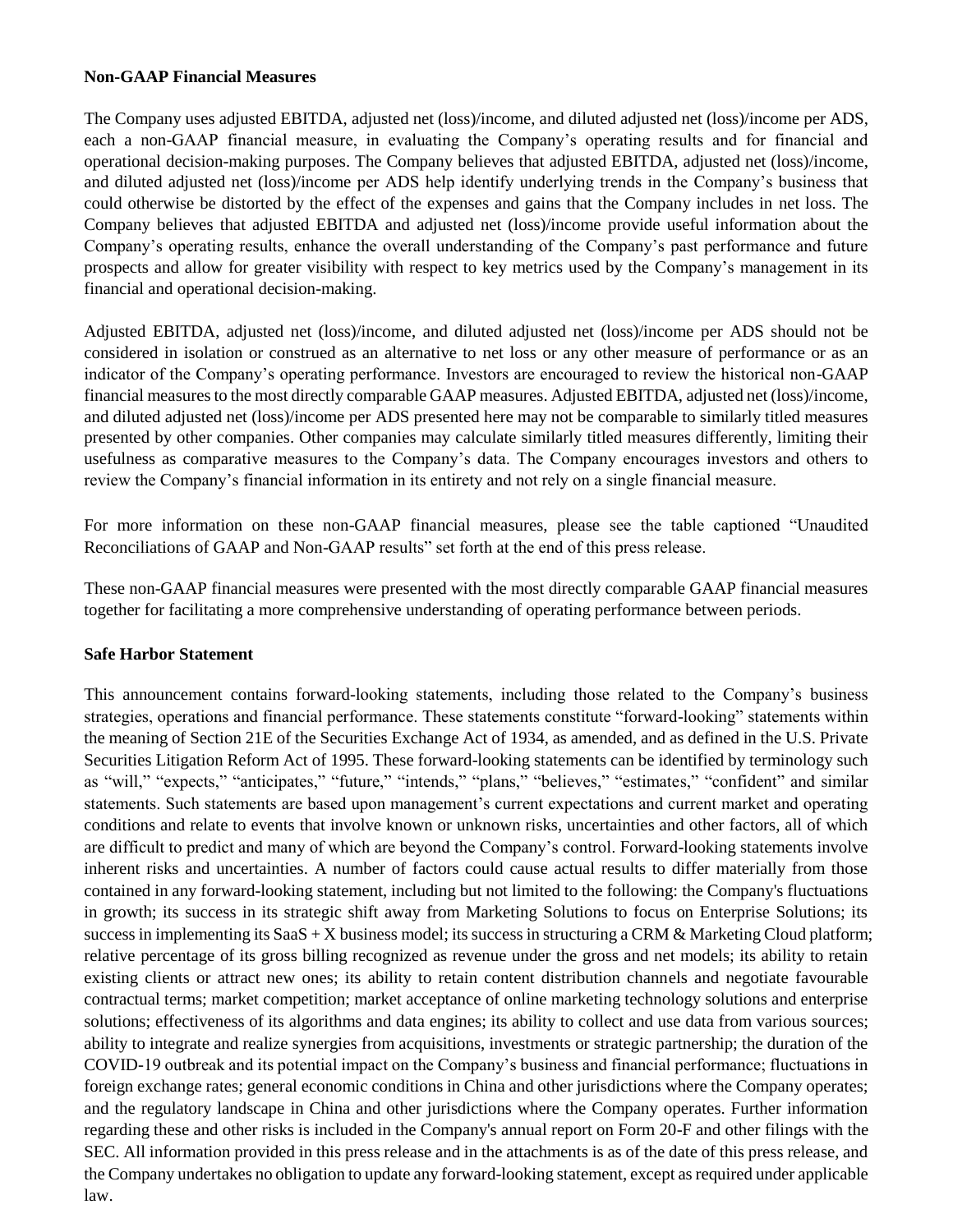**For investor and media inquiries, please contact:**

**In China: In the United States:**<br> **In the United States:**<br> **In the United States: iClick Interactive Asia Group Limited** Lisa Li Tom Caden Phone: +86-21-3230-3931 #866 Tel: +1-516-222-2560 E-mail: ir@i-click.com E-mail: tomc@coreir.com

(financial tables follow)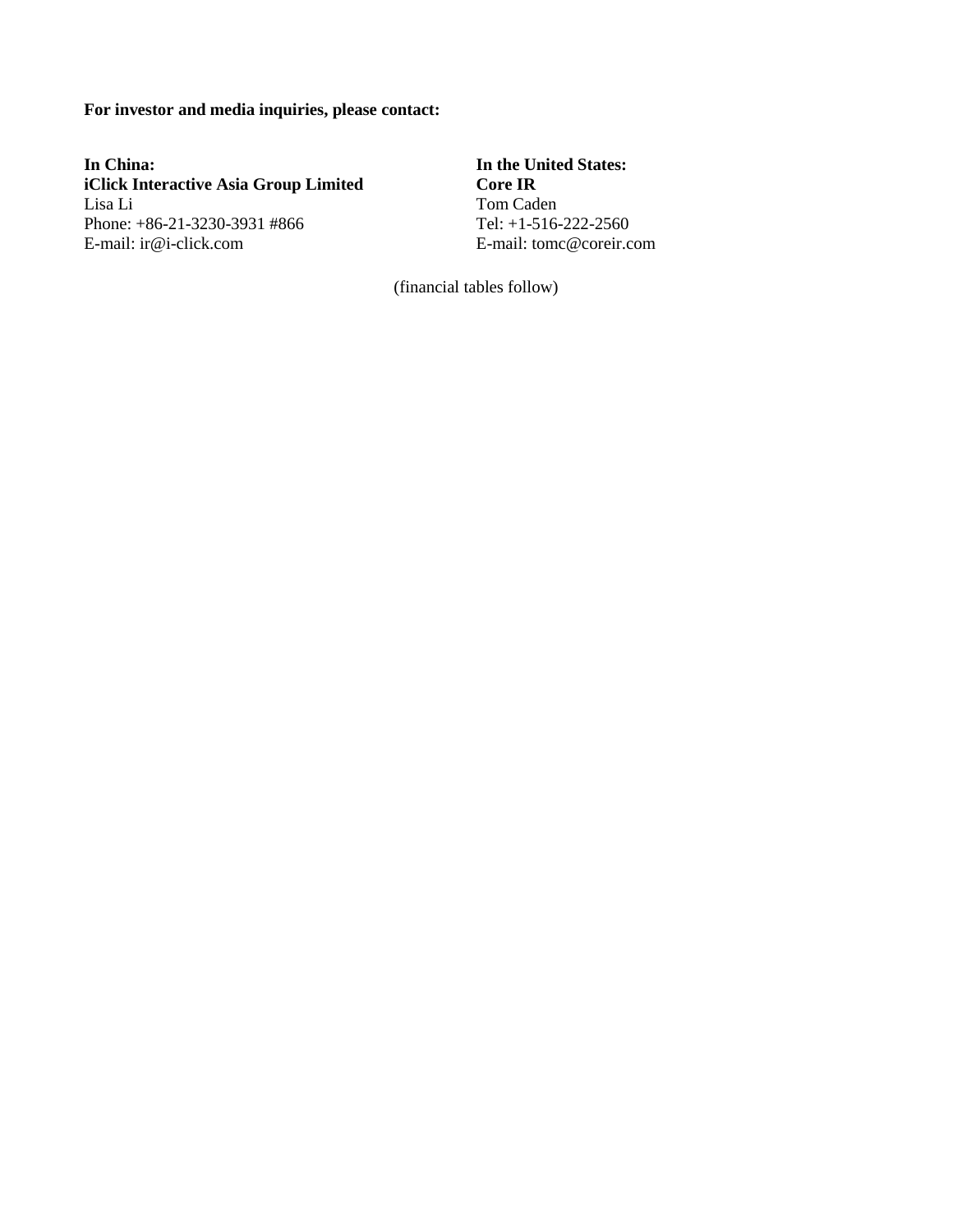# **ICLICK INTERACTIVE ASIA GROUP LIMITED**

# **Unaudited Condensed Consolidated Statements of Comprehensive Loss**

(US\$'000, except share data and per share data, or otherwise noted, unaudited)

|                                                                                    | <b>Three Months Ended</b><br>March 31, |            |
|------------------------------------------------------------------------------------|----------------------------------------|------------|
|                                                                                    | 2022                                   | 2021       |
| <b>Revenue</b>                                                                     | 47,376                                 | 66,560     |
| Cost of revenue                                                                    | (31, 380)                              | (47,012)   |
| <b>Gross profit</b>                                                                | 15,996                                 | 19,548     |
| <b>Operating expenses</b>                                                          |                                        |            |
| Research and development expenses                                                  | (2,254)                                | (1,674)    |
| Sales and marketing expenses                                                       | (11,884)                               | (17,204)   |
| General and administrative expenses                                                | (11, 433)                              | (7,051)    |
| <b>Total operating expenses</b>                                                    | (25, 571)                              | (25, 929)  |
| <b>Operating loss</b>                                                              | (9,575)                                | (6,381)    |
| Interest expense                                                                   | (696)                                  | (779)      |
| Interest income                                                                    | 371                                    | 107        |
| Other gains, net                                                                   | 865                                    | 353        |
| Loss before income tax expense                                                     | (9,035)                                | (6,700)    |
| Share of losses from an equity investee                                            | (14)                                   | (26)       |
| Income tax expense                                                                 | (238)                                  | (744)      |
| Net loss                                                                           | (9, 287)                               | (7, 470)   |
| Net loss attributable to non-controlling interests                                 | 669                                    | 381        |
| Net loss attributable to iClick Interactive Asia                                   |                                        |            |
| <b>Group Limited's ordinary shareholders</b>                                       | (8,618)                                | (7,089)    |
| Net loss                                                                           | (9, 287)                               | (7, 470)   |
| Other comprehensive income:                                                        |                                        |            |
| Foreign currency translation adjustment, net of                                    |                                        |            |
| US\$nil tax                                                                        | 41                                     | 749        |
| <b>Comprehensive loss</b>                                                          | (9,246)                                | (6,721)    |
| Comprehensive loss attributable to non-controlling                                 |                                        |            |
| <i>interests</i>                                                                   | 669                                    | 380        |
| Comprehensive loss attributable to iClick Interactive<br><b>Asia Group Limited</b> | (8,577)                                | (6,341)    |
| Net loss per ADS attributable to iClick Interactive                                |                                        |            |
| <b>Asia Group Limited</b>                                                          |                                        |            |
| - Basic                                                                            | (0.09)                                 | (0.08)     |
| - Diluted                                                                          | (0.09)                                 | (0.08)     |
| Weighted average number of ADS used in per<br>share calculation:                   |                                        |            |
| - Basic                                                                            | 98,629,206                             | 94,369,619 |
| - Diluted                                                                          | 98,629,206                             | 94,369,619 |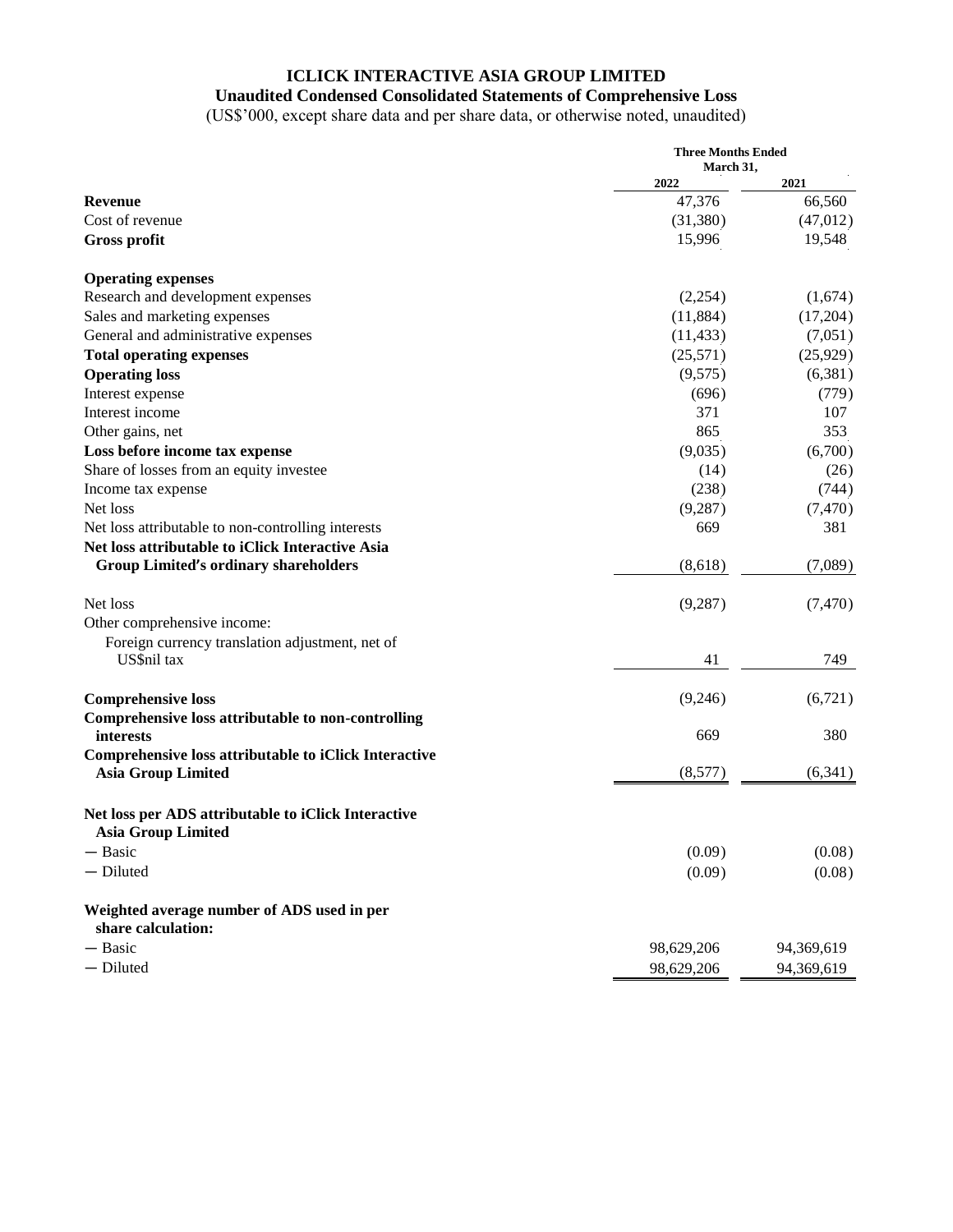# **ICLICK INTERACTIVE ASIA GROUP LIMITED**

**Unaudited Condensed Consolidated Balance Sheets**

(US\$'000, except share data and per share data, or otherwise noted, unaudited)

|                                                                                                                                                                                                                                                                        | As of<br>March 31,<br>2022 | As of<br>December 31,<br>2021 |
|------------------------------------------------------------------------------------------------------------------------------------------------------------------------------------------------------------------------------------------------------------------------|----------------------------|-------------------------------|
| <b>Assets</b>                                                                                                                                                                                                                                                          |                            |                               |
| <b>Current assets</b>                                                                                                                                                                                                                                                  |                            |                               |
| Cash and cash equivalents, time deposit and restricted cash<br>Accounts receivable, net of allowance for doubtful receivables of US\$26,631 and                                                                                                                        | 90,977                     | 88,717                        |
| US\$22,786 as of March 31, 2022 and December 31, 2021 respectively                                                                                                                                                                                                     | 128,435                    | 187,261                       |
| Other current assets                                                                                                                                                                                                                                                   | 75,802                     | 75,288                        |
| <b>Total current assets</b>                                                                                                                                                                                                                                            | 295,214                    | 351,266                       |
| <b>Non-current assets</b>                                                                                                                                                                                                                                              |                            |                               |
| Goodwill                                                                                                                                                                                                                                                               | 81,701                     | 81,674                        |
| Intangible assets                                                                                                                                                                                                                                                      | 52,937                     | 53,713                        |
| Other assets                                                                                                                                                                                                                                                           | 26,810                     | 21,081                        |
| <b>Total non-current assets</b>                                                                                                                                                                                                                                        | 161,448                    | 156,468                       |
| <b>Total assets</b>                                                                                                                                                                                                                                                    | 456,662                    | 507,734                       |
| <b>Liabilities and equity</b>                                                                                                                                                                                                                                          |                            |                               |
| <b>Current liabilities</b>                                                                                                                                                                                                                                             |                            |                               |
| Accounts payable                                                                                                                                                                                                                                                       | 44,919                     | 66,587                        |
| <b>Bank borrowings</b>                                                                                                                                                                                                                                                 | 58,935                     | 75,530                        |
| Other current liabilities                                                                                                                                                                                                                                              | 56,454                     | 58,728                        |
| <b>Total current liabilities</b>                                                                                                                                                                                                                                       | 160,308                    | 200,845                       |
| <b>Non-current liabilities</b>                                                                                                                                                                                                                                         |                            |                               |
| Other liabilities                                                                                                                                                                                                                                                      | 15,325                     | 15,300                        |
| <b>Total non-current liabilities</b>                                                                                                                                                                                                                                   | 15,325                     | 15,300                        |
| <b>Total liabilities</b>                                                                                                                                                                                                                                               | 175,633                    | 216,145                       |
| <b>Equity</b>                                                                                                                                                                                                                                                          |                            |                               |
| Ordinary shares - Class A (US\$0.001 par value; 80,000,000 shares authorized as of<br>March 31, 2022 and December 31, 2021, respectively; 43,080,256 shares and<br>42,865,515 shares issued and outstanding as of March 31, 2022 and                                   |                            |                               |
| December 31, 2021, respectively)<br>Ordinary shares - Class B (US\$0.001 par value; 20,000,000 shares authorized as of<br>March 31, 2022 and December 31, 2021, respectively; 5,034,427 shares and<br>5,034,427 shares issued and outstanding as of March 31, 2022 and | 43                         | 43                            |
| December 31, 2021, respectively)<br>Treasury shares (3,629,358 shares and 2,323,802 shares as of March 31, 2022 and                                                                                                                                                    | $\mathfrak{S}$             | 5                             |
| December 31, 2021, respectively)                                                                                                                                                                                                                                       | (25,056)                   | (20,908)                      |
| Other reserves                                                                                                                                                                                                                                                         | 299,470                    | 305,212                       |
| Total iClick Interactive Asia Group Limited shareholders' equity                                                                                                                                                                                                       | 274,462                    | 284,352                       |
| Non-controlling interests                                                                                                                                                                                                                                              | 6,567                      | 7,237                         |
| <b>Total equity</b>                                                                                                                                                                                                                                                    | 281,029                    | 291,589                       |
| <b>Total liabilities and equity</b>                                                                                                                                                                                                                                    | 456,662                    | 507,734                       |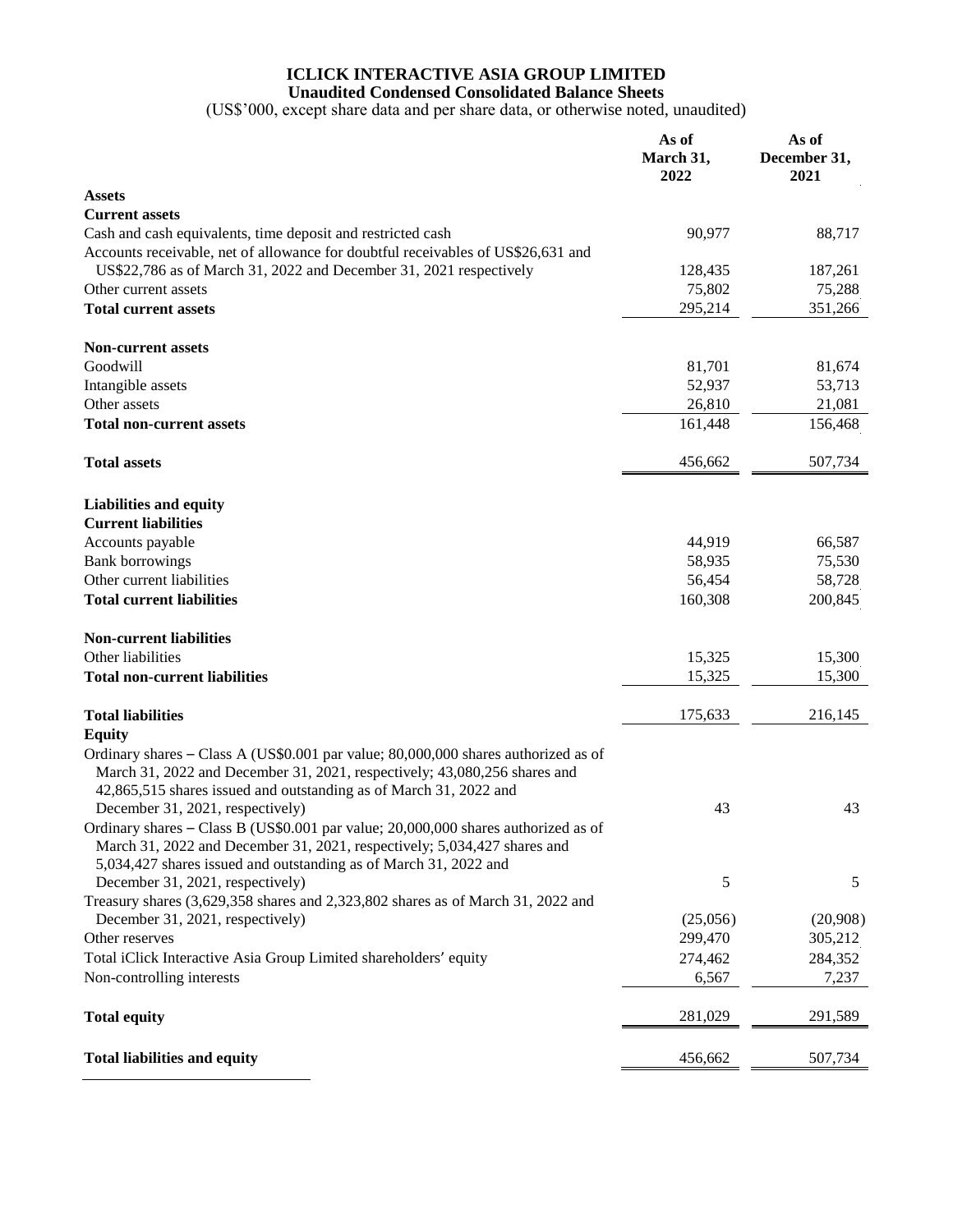#### **ICLICK INTERACTIVE ASIA GROUP LIMITED Unaudited Reconciliations of GAAP and Non-GAAP Results**

(US\$'000, except share data and per share data, or otherwise noted, unaudited)

Adjusted EBITDA represents net loss before (i) depreciation and amortization, (ii) interest expense, (iii) interest income, (iv) income tax expense, (v) share-based compensation, (vi) other losses, net, (vii) convertible notes and shares issuance cost, (viii) net loss attributable to non-controlling interests, (ix) share of losses from an equity investee, and (x) cost related to new business setup or acquisitions.

The table below sets forth a reconciliation of the Company's adjusted EBITDA from net loss for the periods indicated:

|                                                                 | <b>Three Months Ended</b><br>March 31, |          |
|-----------------------------------------------------------------|----------------------------------------|----------|
|                                                                 | 2022                                   | 2021     |
| <b>Net loss</b>                                                 | (9, 287)                               | (7, 470) |
| Add/(less):                                                     |                                        |          |
| Depreciation and amortization                                   | 1,735                                  | 1,567    |
| Interest expense                                                | 696                                    | 779      |
| Interest income                                                 | (371)                                  | (107)    |
| Income tax expense                                              | 238                                    | 744      |
| <b>EBITDA</b>                                                   | (6,989)                                | (4, 487) |
| Add/(less):                                                     |                                        |          |
| Share-based compensation                                        | 2,777                                  | 7,327    |
| Other losses, $net3$                                            | 332                                    | 181      |
| Convertible notes and shares issuance $cost4$                   |                                        | 202      |
| Net loss attributable to non-controlling interests <sup>5</sup> | 489                                    | 381      |
| Share of losses from an equity investee <sup>6</sup>            | 14                                     | 26       |
| Cost related to new business setup or acquisitions <sup>7</sup> | 3                                      |          |
| <b>Adjusted EBITDA</b>                                          | (3,374)                                | 3,630    |

<sup>&</sup>lt;sup>3</sup> Other losses, net has been adjusted out, except for amounts of US\$1,197 thousand, and US\$534 thousand in relation to government grants for the three months ended March 31, 2022 and 2021, respectively.

<sup>4</sup> Convertible notes and shares issuance cost represents legal and professional fee for the issue of convertible notes and shares.

<sup>&</sup>lt;sup>5</sup> Net loss attributable to non-controlling interests has been adjusted back because the Company's management regularly reviews EBITDA excluding noncontrolling interests as a measure of its operational performance.

<sup>&</sup>lt;sup>6</sup> Share of losses from an equity investee represents share of losses incurred by the Company's Thailand business operated through an equity investee over which the Company has significant influence, and which is not considered to be a part of the core business that the Company operates through its consolidated entities.

 $^7$  Cost related to new business setup or acquisition represents transaction cost (e.g. legal and professional fee) in connection therewith.